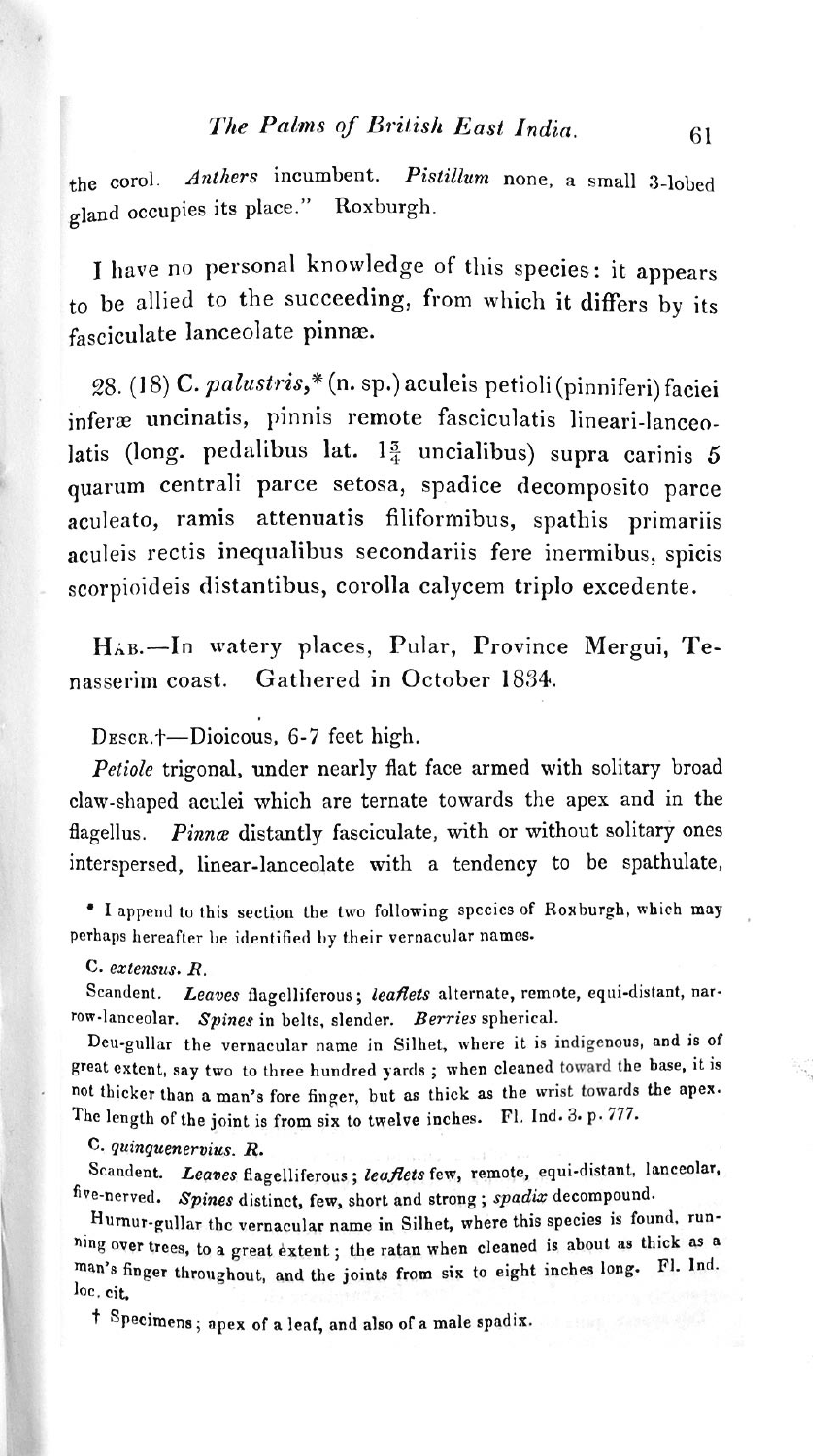62

twelve inches long, one and three-quarters broad, five-keeled above, with two lateral veins also slightly prominent; a few bristles occasionally on mid-keel; margins rough with appressed bristle-shaped teeth; apex mucronate-cuspidate, smooth or somewhat hispid.

## *<sup>1118</sup> Palms 0/ Britislt East ludia.*

Spadix two and a half feet long, nodding or curved, slender, and thinly branched, where exposed plano-convex, convex face armed with short aculei. *Spathes* 3-4 inches long with short half-ovate limbs, armed with scattered, irregular. straight or hooked aculei. *Branches* attached just opposite the ends of the spathes, about a span long. slender, slightly flexuose, their lowermost spathes empty. *Spikes* also inserted opposite the ends of their spathes, (which are lax, clavate, generally armed with a few minute prickles,) about an inch long, scorpioid.

*Flowers* suffulted by an amplectent scale-shaped bracte, with a short acute spreading limb, and by a short. obscurely three-toothed, rather large, oblong cup. *Calyx* short, stout, divided below the middle into three oblong, broad segments. *Corolla* three times

In evidence of the numbers of species of this genus, I may mention that I have just received from Malacca a very distinct species of this section with the name Rotang Jarnang, which is the true name of C. Draco.

This species is distinguishable at once by the very small numerous deciduous prickles of the sheaths, (the old sheaths are merely rough from their scars,) the margins of the mouths of which are lacerate-fibrous. The *petiole* below the pinnæ is about a span long, armed with rather distant, stout, somewhat curved prickles, marginal ones being also found here and there: at its junction with the sheath very gibbous and transversely puckered; also among the pinnæ short hooked prickles occur along the dorsum, being continued into the slender flagellus. Pinnæ alternate or distantly sub-opposite, linear-lanceolate, caudato-acuminate, 10-11 inches long, 61-7 lines broad, above 1-carinate, carina and a lateral vein on both sides bristly.

For this the name C. micracantha may be proposed.

Another species of the same section sent from Malacca, without any name, presents green sheaths, with very few slightly curved white prickles. Total length including flagellus four feet, of the pinniferous part twenty-one inches. Petioles pin-Example Integrals four feet, of the pinniferous part twenty-one inches. *Petioles* pin-<br>iferous to the base, armed with a dorsal row of stout clawed prickles, which towards niferous to the base, armed with a dorsal row of stout clawed prickles, which towards<br>the apex become binate or ternate with scattered ones intermixed. Pinnæ alterthe apex become binate or ternate with scattered ones intermixed. Pinnæ alternating or fasciculate, lowermost with cartilaginous swollen insertions, and apparently deflexed, linear-lanceolate, 5-7 inches long, 5-7 lines broad, without bristles on either side or with a very few on the carina above, acuminate with bristly points, apparently glaucous underneath.

This appears quite distinct.